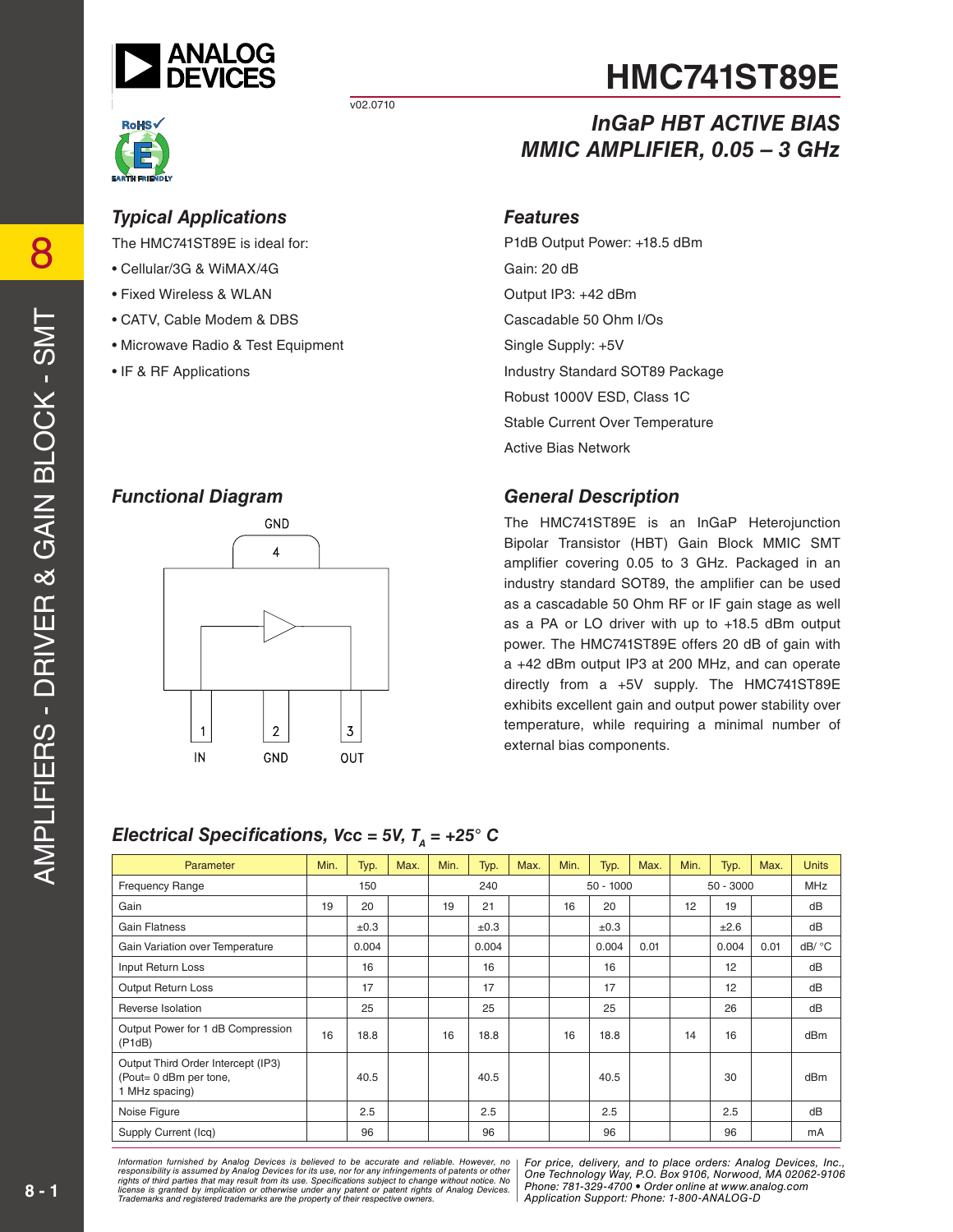

#### v02.0710

# *IF Band Performance*



*Noise Figure vs. Temperature*



#### *Output IP3 vs. Vcc*



## **HMC741ST89E**

## *InGaP HBT ACTIVE BIAS MMIC AMPLIFIER, 0.05 – 3 GHz*

#### *Gain & Return Loss Gain vs. Temperature*



#### *Output IP3 vs. Temperature*



#### *Output IP3 vs. Output Power*



ormation furnished by Analog Devices is believed to be accurate and reliable. However, no | For price, delivery, and to place orders: Analog Devices, Inc.,<br>ponsibility is assumed by Analog Devices for its use, not for any *Phone: Alt from its use. Specifications subject to change without notice. No***<br>cation or otherwise under any patent or patent rights of Analon Devices Phone: 781-329-4700 • Order online at w** are the property of their respective owners. **Application Support: Phone: 1-**8 *Information furnished by Analog Devices is believed to be accurate and reliable. However, no*  responsibility is assumed by Analog Devices for its use, nor for any infringements of patents or other<br>rights of third parties that may result from its use. Specifications subject to change without notice. No<br>license is gr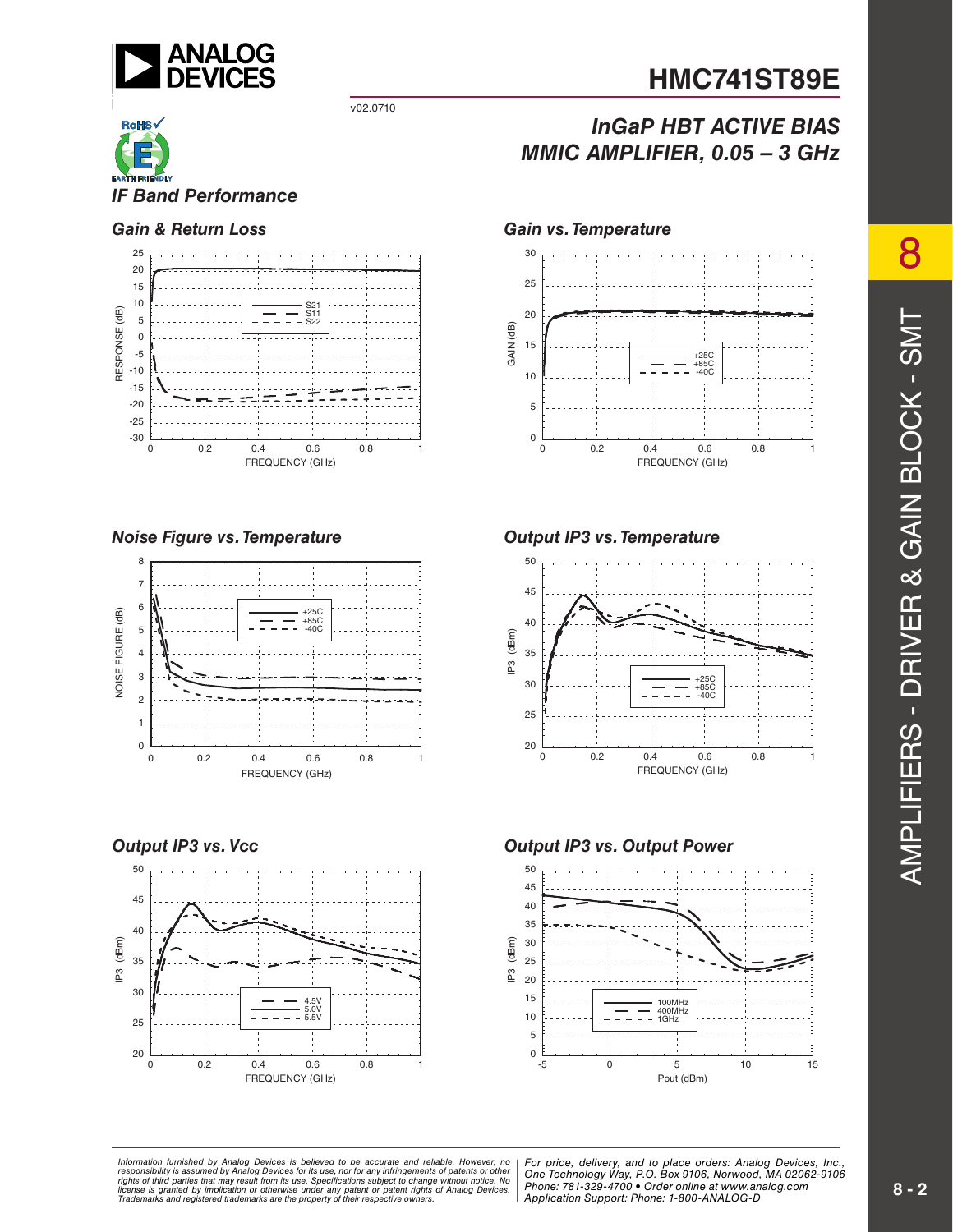

v02.0710

## **HMC741ST89E**

## *InGaP HBT ACTIVE BIAS MMIC AMPLIFIER, 0.05 – 3 GHz*



*Broadband Performance*

#### *Gain & Return Loss*



*Gain vs. Vcc*



*Output Return Loss vs. Temperature*



*Gain vs. Temperature*



*Input Return Loss vs. Temperature*



*Input Return Loss vs. Vcc*



ormation furnished by Analog Devices is believed to be accurate and reliable. However, no | For price, delivery, and to place orders: Analog Devices, Inc.,<br>ponsibility is assumed by Analog Devices for its use, not for any *Phone: Alt from its use. Specifications subject to change without notice. No***<br>cation or otherwise under any patent or patent rights of Analon Devices Phone: 781-329-4700 • Order online at w** are the property of their respective owners. **Application Support: Phone: 1-**8 *Information furnished by Analog Devices is believed to be accurate and reliable. However, no*  responsibility is assumed by Analog Devices for its use, nor for any infringements of patents or other<br>rights of third parties that may result from its use. Specifications subject to change without notice. No<br>license is gr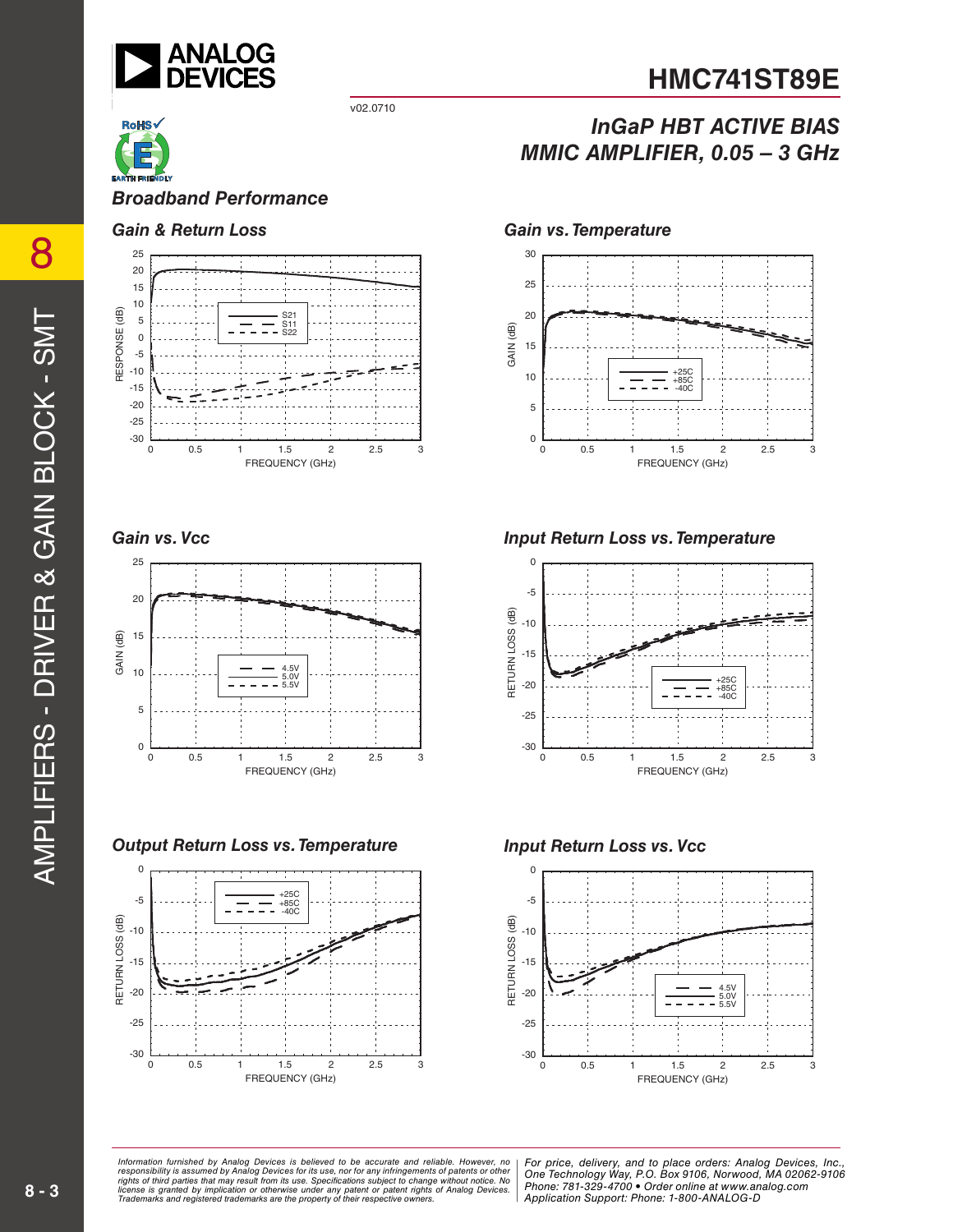

#### v02.0710



#### *Output Return Loss vs. Vcc*



#### *Noise Figure vs. Vcc*



#### *Reverse Isolation vs. Vcc*



## *InGaP HBT ACTIVE BIAS MMIC AMPLIFIER, 0.05 – 3 GHz*

#### *Noise Figure vs. Temperature*



#### *Reverse Isolation vs. Temperature*



#### *Output IP3 vs. Temperature*



ormation furnished by Analog Devices is believed to be accurate and reliable. However, no | For price, delivery, and to place orders: Analog Devices, Inc.,<br>ponsibility is assumed by Analog Devices for its use, not for any *Phone: Alt from its use. Specifications subject to change without notice. No***<br>cation or otherwise under any patent or patent rights of Analon Devices Phone: 781-329-4700 • Order online at w** are the property of their respective owners. **Application Support: Phone: 1-**8 *Information furnished by Analog Devices is believed to be accurate and reliable. However, no*  responsibility is assumed by Analog Devices for its use, nor for any infringements of patents or other<br>rights of third parties that may result from its use. Specifications subject to change without notice. No<br>license is gr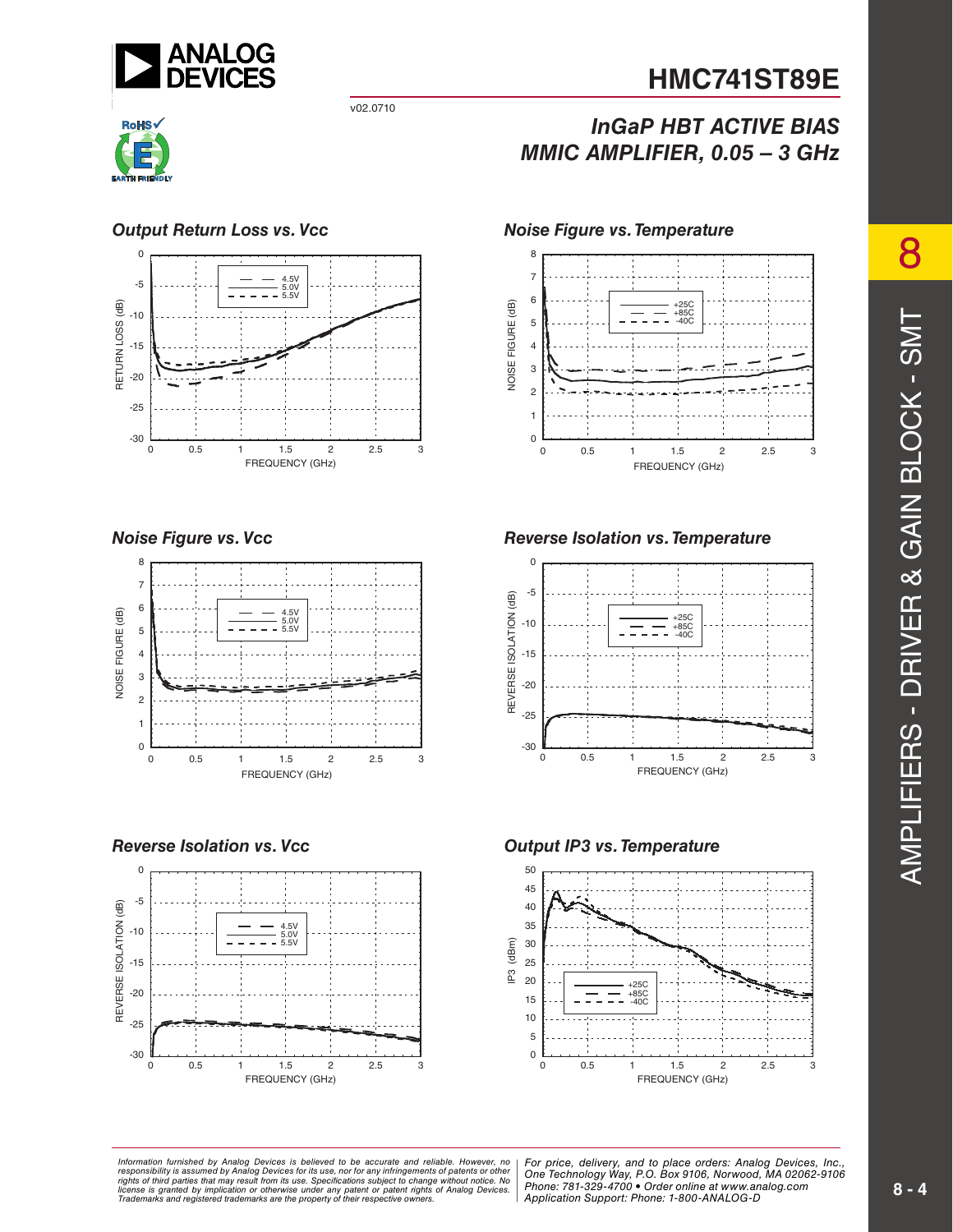

*InGaP HBT ACTIVE BIAS* 

*MMIC AMPLIFIER, 0.05 – 3 GHz*

#### v02.0710



#### *Output IP3 vs. Vcc*



#### *P1dB vs. Temperature*



#### *Power Compression @ 500 MHz*



#### *Current vs. Temperature*



#### *Psat vs. Temperature*



#### *Power Compression @ 2 GHz*



ormation furnished by Analog Devices is believed to be accurate and reliable. However, no | For price, delivery, and to place orders: Analog Devices, Inc.,<br>ponsibility is assumed by Analog Devices for its use, not for any *Phone: Alt from its use. Specifications subject to change without notice. No***<br>cation or otherwise under any patent or patent rights of Analon Devices Phone: 781-329-4700 • Order online at w** are the property of their respective owners. **Application Support: Phone: 1-**8 *Information furnished by Analog Devices is believed to be accurate and reliable. However, no*  responsibility is assumed by Analog Devices for its use, nor for any infringements of patents or other<br>rights of third parties that may result from its use. Specifications subject to change without notice. No<br>license is gr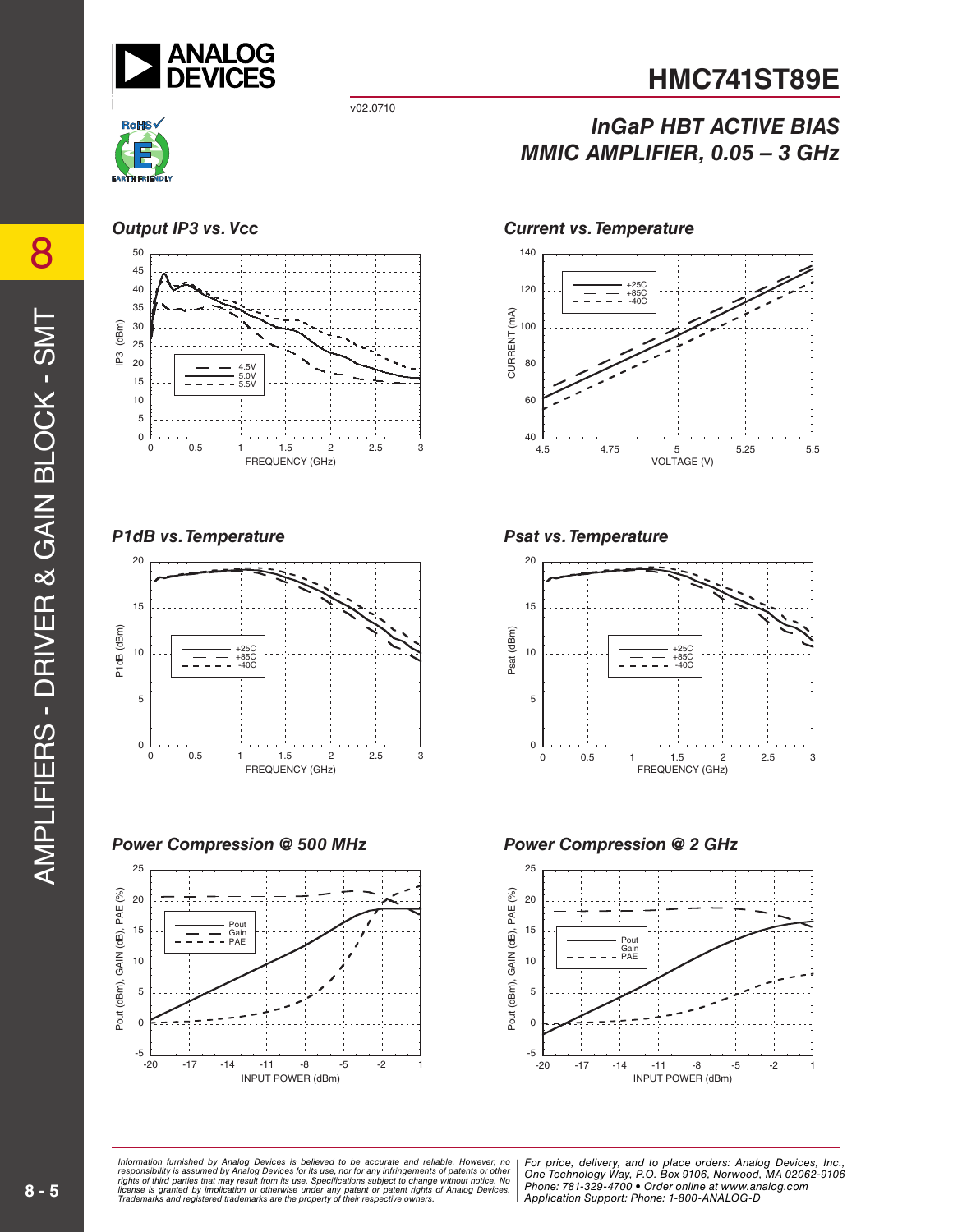

v02.0710



#### *Absolute Maximum Ratings*

| <b>Collector Bias Voltage (Vcc)</b>                                                            | $+5.5$ Vdc              |  |
|------------------------------------------------------------------------------------------------|-------------------------|--|
| <b>RF Input Power (RFIN)</b>                                                                   | $+15$ dBm               |  |
| <b>Junction Temperature</b>                                                                    | 150 °C                  |  |
| Continuous Pdiss (T = $85^{\circ}$ C)<br>(derate 10.22 mW/ $^{\circ}$ C above 85 $^{\circ}$ C) | 0.66W                   |  |
| <b>Thermal Resistance</b><br>(junction to lead)                                                | 97.83 °C/W              |  |
| <b>Storage Temperature</b>                                                                     | $-65$ to $+150$ °C      |  |
| <b>Operating Temperature</b>                                                                   | -40 to +85 $^{\circ}$ C |  |
| <b>ESD Sensitivity (HMB)</b>                                                                   | Class 1C                |  |



#### ELECTROSTATIC SENSITIVE DEVICE OBSERVE HANDLING PRECAUTIONS

*MMIC AMPLIFIER, 0.05 – 3 GHz*

**HMC741ST89E**

*InGaP HBT ACTIVE BIAS* 

### *Outline Drawing*







NOTES:

1. PACKAGE BODY MATERIAL:

MOLDING COMPOUND MP-180S OR EQUIVALENT.

2. LEAD MATERIAL: Cu w/ Ag SPOT PLATING.

3. LEAD PLATING: 100% MATTE TIN.

4. DIMENSIONS ARE IN INCHES [MILLIMETERS]

5. DIMENSION DOES NOT INCLUDE MOLDFLASH OF 0.15mm PER SIDE. **6. DIMENSION DOES NOT INCLUDE MOLDFLASH OF 0.25mm PER SIDE.** 

--<br>7. ALL GROUND LEADS MUST BE SOLDERED TO PCB RF GROUND.

#### *Package Information*

| <b>Part Number</b>                                                | <b>Package Body Material</b> | Lead Finish   | <b>MSL Rating</b> | Package Marking <sup>[1]</sup> |
|-------------------------------------------------------------------|------------------------------|---------------|-------------------|--------------------------------|
| HMC741ST89E<br>RoHS-compliant Low Stress Injection Molded Plastic |                              | 100% matte Sn | $MSL1^{[2]}$      | H741<br>XXXX                   |

[1] 4-Digit lot number XXXX

[2] Max peak reflow temperature of 260 °C

*For primation intimulated by Analog Devices is believed to be accurate and relations, represented and the place orders: And to place orders: Analog DeVices, Analog DeVices, Analog DeVices, Analog Devices, Analog Devices, Phone: Alt from its use. Specifications subject to change without notice. No***<br>cation or otherwise under any patent or patent rights of Analon Devices Phone: 781-329-4700 • Order online at w** are the property of their respective owners. **Application Support: Phone: 1-**8 *Information furnished by Analog Devices is believed to be accurate and reliable. However, no*  responsibility is assumed by Analog Devices for its use, nor for any infringements of patents or other<br>rights of third parties that may result from its use. Specifications subject to change without notice. No<br>license is gr

*For price, delivery, and to place orders: Analog Devices, Inc., One Technology Way, P.O. Box 9106, Norwood, MA 02062-9106 Phone: 781-329-4700 • Order online at www.analog.com Application Support: Phone: 1-800-ANALOG-D*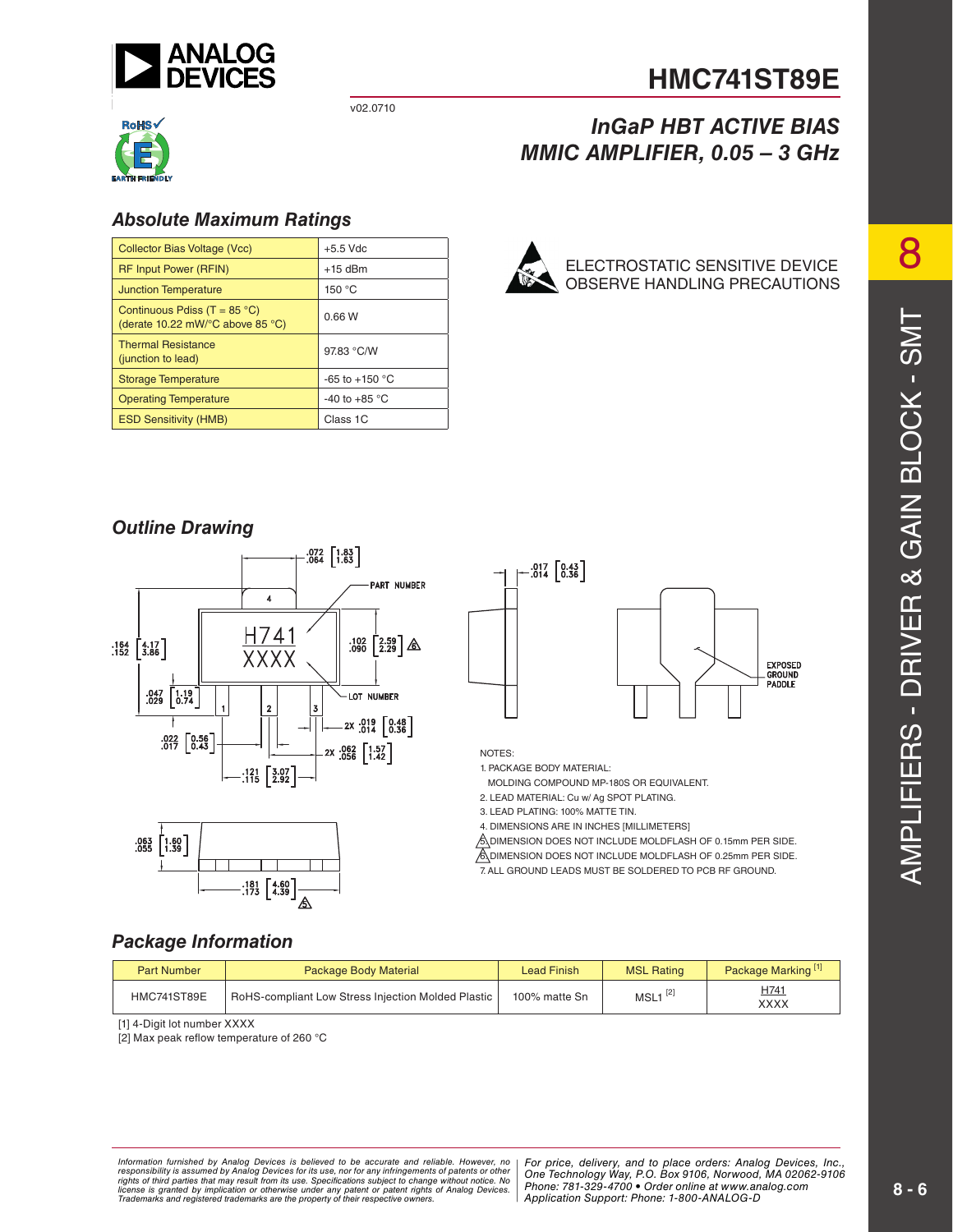

v02.0710

## *InGaP HBT ACTIVE BIAS MMIC AMPLIFIER, 0.05 – 3 GHz*



#### *Pin Descriptions*

| <b>Pin Number</b> | <b>Function</b> | <b>Description</b>                                                        | <b>Interface Schematic</b> |  |
|-------------------|-----------------|---------------------------------------------------------------------------|----------------------------|--|
|                   | IN              | This pin is DC coupled.<br>An off chip DC blocking capacitor is required. | OUT<br>へへへ<br>IN           |  |
| 3                 | OUT             | RF output and DC Bias (Vcc) for the output stage.                         |                            |  |
| 2, 4              | <b>GND</b>      | These pins and package bottom<br>must be connected to RF/DC ground.       | $\circ$ GND                |  |

### *Application Circuit*



ormation furnished by Analog Devices is believed to be accurate and reliable. However, no | For price, delivery, and to place orders: Analog Devices, Inc.,<br>ponsibility is assumed by Analog Devices for its use, nor for any *Phone: Alt from its use. Specifications subject to change without notice. No***<br>cation or otherwise under any patent or patent rights of Analon Devices Phone: 781-329-4700 • Order online at w** are the property of their respective owners. **Application Support: Phone: 1-**8 *Information furnished by Analog Devices is believed to be accurate and reliable. However, no*  responsibility is assumed by Analog Devices for its use, nor for any infringements of patents or other<br>rights of third parties that may result from its use. Specifications subject to change without notice. No<br>license is gr